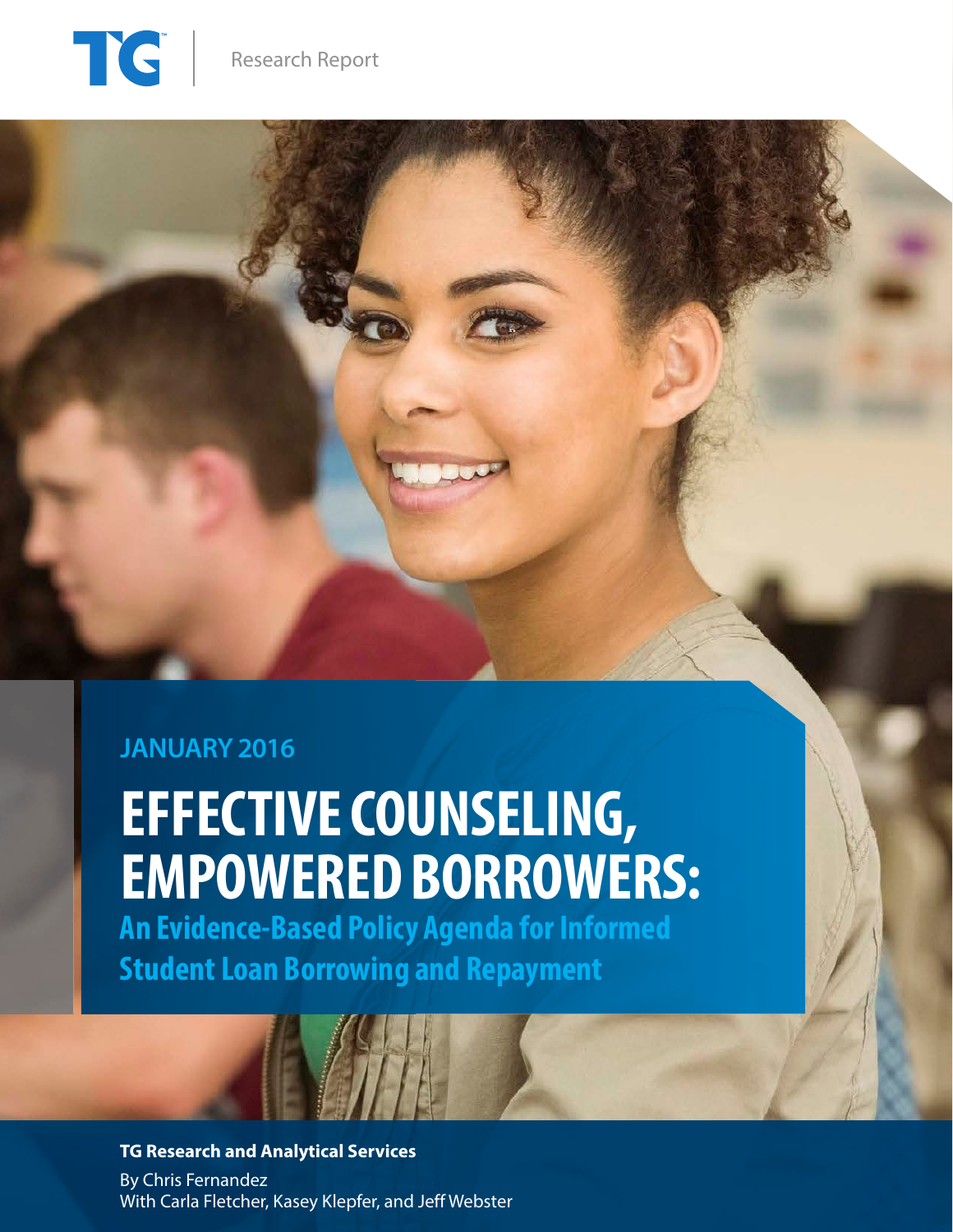### **ABOUT THIS REPORT**

Beginning in 2013, TG conducted four discrete but related studies as part of a multiphase research project on student loan counseling in the United States. These studies included:

- *Informed or Overwhelmed? A Legislative History of Student Loan Counseling with a Literature Review on the Efficacy of Loan Counseling:* A literature review on loan counseling and financial education, combined with a history of legislation, regulations, and major government actions pertinent to federal student loan counseling;
- *From Passive to Proactive: Understanding and Improving the Borrower Experience with Online Student Loan Exit Counseling:* An interview and observation-based study on the borrower experience with online student loan exit counseling;
- *A Time to Every Purpose: Understanding and Improving the Borrower Experience with Online Student Loan Entrance Counseling:* An interview and observation-based study on the borrower experience with online student loan entrance counseling; and
- Above and Beyond: What Eight Colleges Are Doing to Improve Student Loan Counseling: A study of the promising practices in financial literacy training and student loan counseling currently employed at schools whose student loan borrowers outperform expectations.

Separate reports describe each study's findings and corresponding recommendations. This paper, the fifth and last in the series, summarizes the findings and implications of the four studies and offers broader conclusions on the policy and practice of student loan counseling.

## **ACKNOWLEDGEMENTS**

TG and the authors in particular would like to express gratitude to the staff at numerous colleges that made this research possible. We'd also like to thank Dr. Patricia Steele and Cynthia Bailey of Higher Ed Insight; Ken Redd of the National Association of College and University Business Officers (NACUBO); Alisa Federico Cunningham, LLC; and the National Association of Student Financial Aid Administrators (NASFAA) policy team — in particular, Charlotte Etier, Megan McClean, Joan Berkes, and Karen McCarthy — which provided valuable perspective and advice in crafting recommendations based on TG's research.<sup>1</sup>

<sup>1</sup> While NASFAA personnel reviewed and refined recommendations in collaboration with TG, the recommendations in this paper are ultimately TG's and do not necessarily reflect NASFAA's official policies or positions.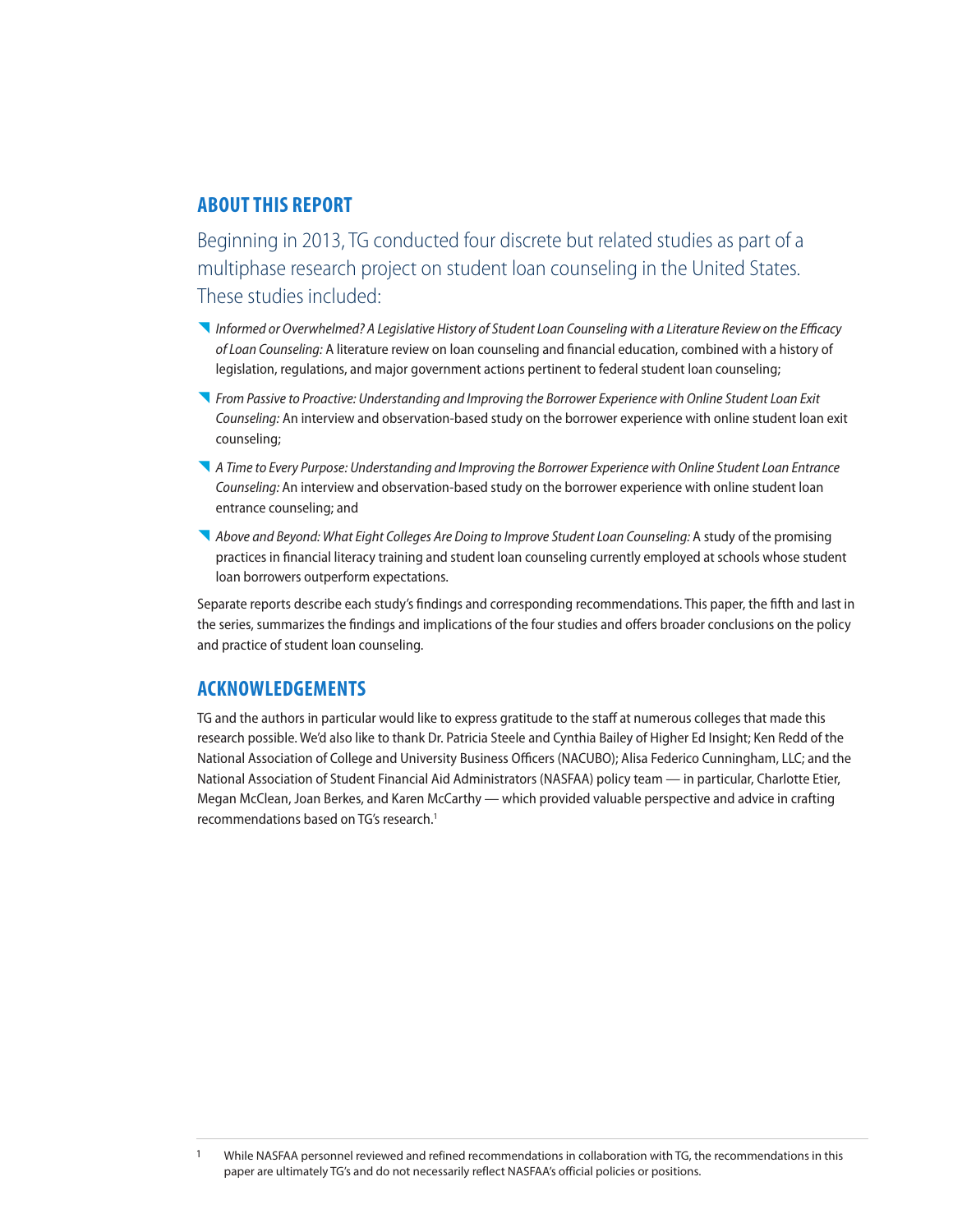# **Table of Contents**

| THE TG/NASFAA PROJECT ON STUDENT LOAN COUNSELING <b>MALLEY CONSERVERSE AND THE TG/NASFAA</b> PROJECT ON STUDENT LOAN COUNSELING |    |
|---------------------------------------------------------------------------------------------------------------------------------|----|
| POLICY RECOMMENDATIONS <b>CONSERVERS</b> (2012)                                                                                 |    |
| <b>CONCLUSION: LOAN COUNSELING MUST TAKE INTO ACCOUNT</b>                                                                       |    |
| HOW STUDENTS INTERACT WITH AND USE INFORMATION <b>MALE AND THE RESEARCH OF A STUDENTS</b> 13                                    |    |
|                                                                                                                                 | 14 |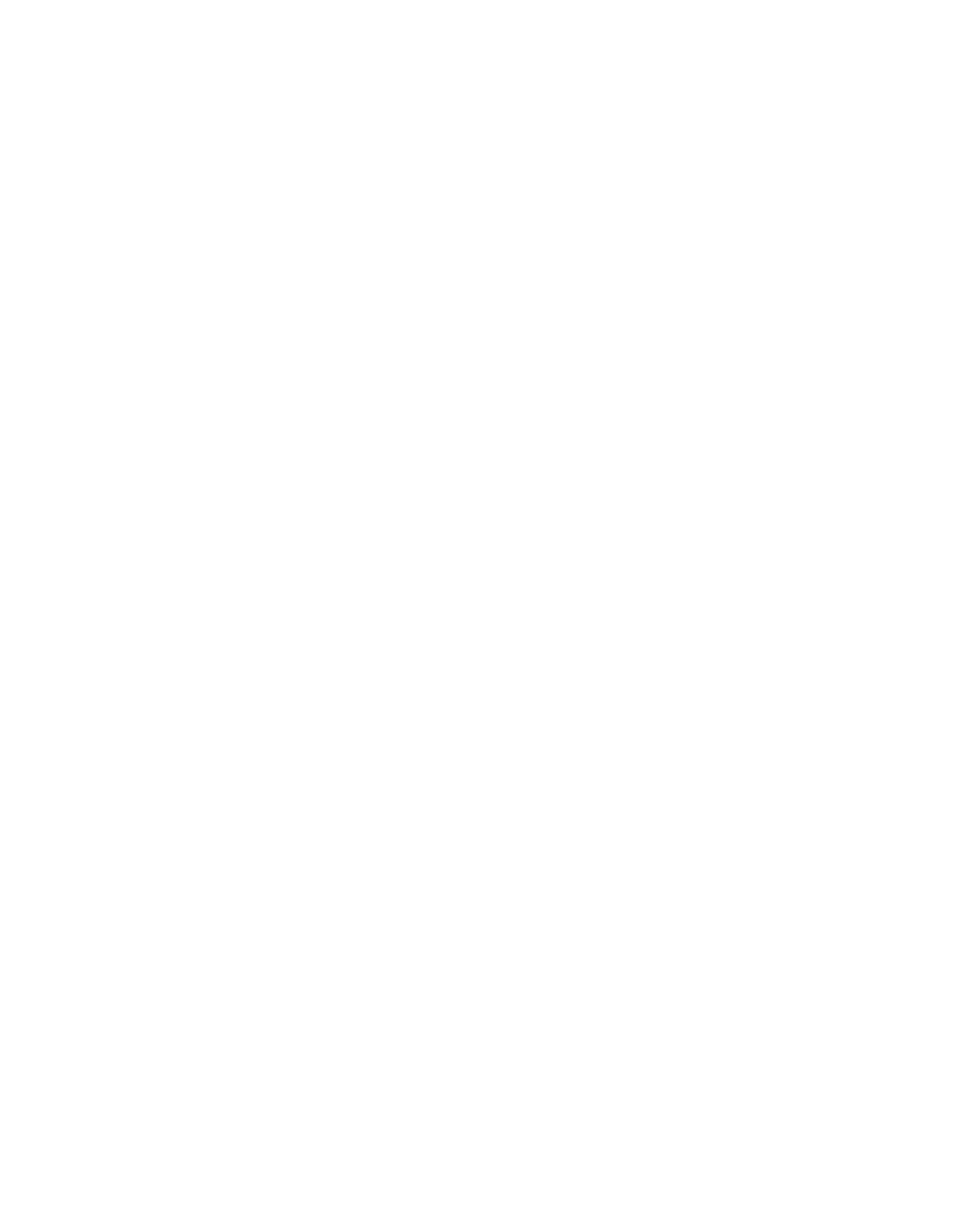# **EFFECTIVE COUNSELING, EMPOWERED BORROWERS:**

## **An Evidence-Based Policy Agenda for Informed Student Loan Borrowing and Repayment**

### By Chris Fernandez With Carla Fletcher, Kasey Klepfer, and Jeff Webster

## **EXECUTIVE SUMMARY**

Efforts to improve conditions and outcomes for federal student loan borrowers typically revolve around changing the terms and conditions under which they borrow and repay their loans (e.g., lowering interest rates and introducing more flexible payment plans). However, a growing body of evidence suggests that much of the difficulty borrowers experience may be due more to their inadequate knowledge of the student loan system than to the system itself. Several recent legislative proposalsi and administrative initiatives include provisions designed to expand borrower education so that students borrow responsibly, know their repayment options, and successfully pay off their student debt.

Beginning in 2013, TG, in consultation with NASFAA, conducted a research project on student loan counseling. The objective was to inform policymakers and practitioners about the development, extent, and effectiveness of student loan counseling in the United States. This project consisted of four discrete but related studies<sup>2</sup>, including:

• *Informed or Overwhelmed? A Legislative History of Student Loan Counseling with a Literature Review on the Efficacy of Loan Counseling:* A literature review on loan counseling

and financial education, combined with a history of legislation, regulations, and major government actions pertinent to federal student loan counseling;

- *From Passive to Proactive: Understanding and Improving the Borrower Experience with Online Student Loan Exit Counseling:* An interview and observation-based study on the borrower experience with online student loan *exit* counseling;
- *A Time to Every Purpose: Understanding and Improving the Borrower Experience with Online Student Loan Entrance Counseling:* An interview and observation-based study on the borrower experience with online student loan *entrance* counseling; and
- *Above and Beyond: What Eight Colleges Are Doing to Improve Student Loan Counseling:* A study of the promising practices in financial literacy training and student loan counseling currently employed at schools with robust counseling programs.

This paper, the fifth and last in the series, summarizes the findings and implications of the four studies and offers broader conclusions on the policy and practice of student *Several recent legislative proposals and administrative initiatives include provisions designed to expand borrower education so that students borrow responsibly, know their repayment options, and successfully pay off their student debt.* 

<sup>2</sup> Each study is presented in its own report, which describes the study's findings and recommendations; they can be accessed at www.TG.org/research/counseling.cfm. This final report synthesizes the findings and implications of the four studies and offers broader conclusions on the policy and practice of student loan counseling.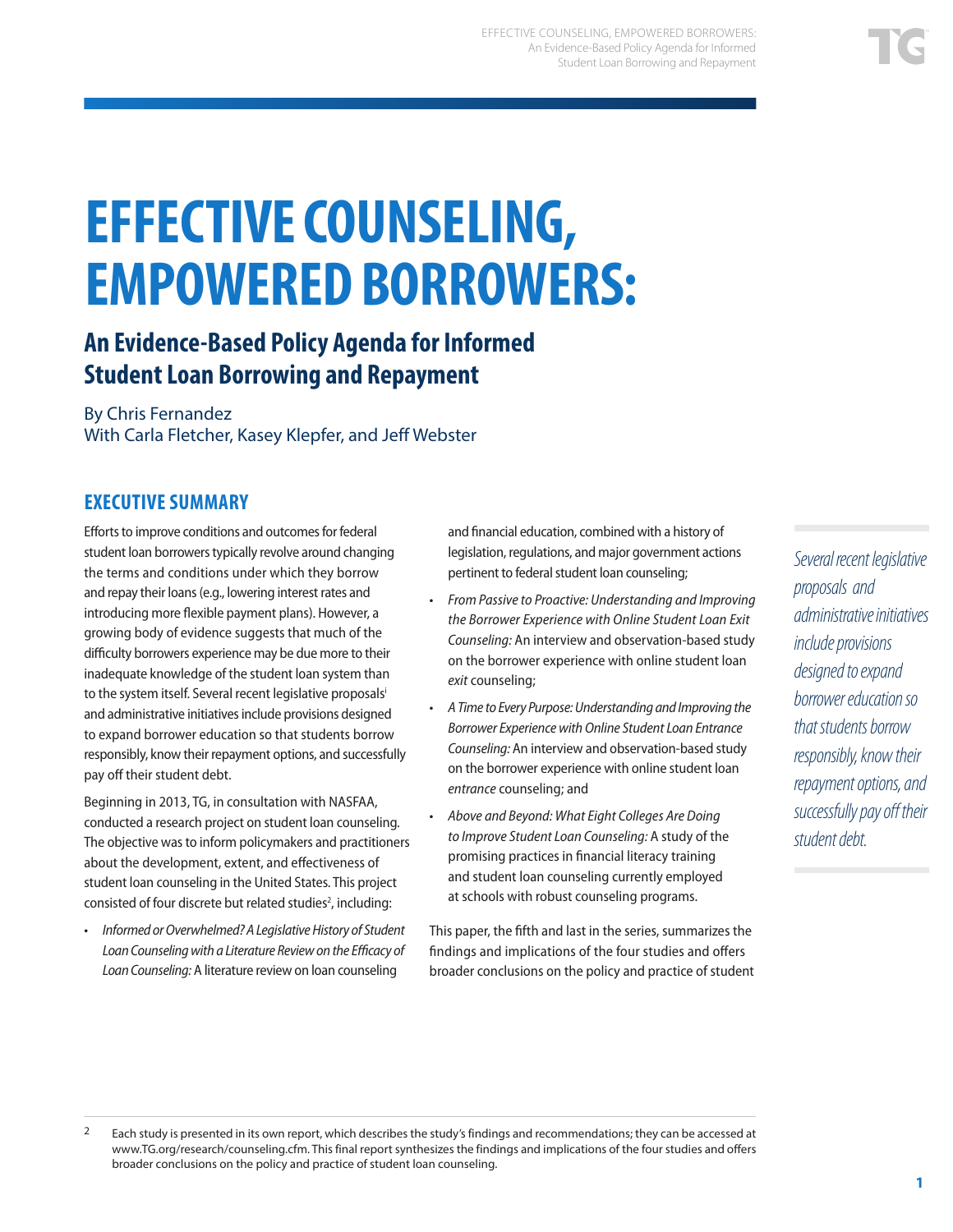*For loan counseling* 

loan counseling.

#### **Key Findings**

**Student loan counseling legislation allows for online delivery while prescribing detailed explanations of numerous topics, resulting in long, text-heavy counseling.** The original legislation mandating counseling for federal student loan borrowers envisioned a borrower or group of borrowers meeting in-person with a college staff member who would present information and then discuss that information and answer questions. Changes to this legislation have increased the number of topics that counseling must cover and specified that it may be delivered online. Modules created by the Department of Education (ED) currently satisfy the loan counseling requirements for most borrowers at most institutions by presenting a large amount of detailed text explaining each legislatively mandated topic — an experience that is not equivalent to in-person counseling.

**As past research would predict, borrowers tend to find the online counseling modules tedious, cumbersome, and generally unhelpful; however, simple changes could result in large improvements.**  Borrowers' poor experience with the ED entrance and exit counseling modules is rooted in a variety of issues. The most common and damaging of these issues include the timing of counseling; complex language; irrelevant, impersonal information; and overall length. *to effectively equip borrowers to manage their borrowing and repayment, it should better accommodate borrower needs, challenges, biases, limitations, and goals.*

> **Many institutions have implemented more rigorous counseling programs that may provide models for other schools and for policy changes.** Analysis of innovative counseling and financial education programs at a number of institutions revealed several guiding principles for developing better institutional resources for student

loan borrowers.

#### **Key Policy Recommendations**

- Give ED greater flexibility to revise the student loan counseling modules.
- Allow institutions to mandate additional loan counseling.
- Simplify the student loan system and refocus counseling on practical knowledge and skills, not unhelpful details.
- Introduce loan counseling as part of filing the Free Application for Federal Student Aid (FAFSA).
- Incentivize institutions to enhance their loan counseling resources.

In efforts to improve outcomes for postsecondary students, making more information more readily available is a necessary but insufficient step. The success of any information-based intervention at achieving behavioral improvements depends in large part on its sensitivity to its target population, including how that population will access, interact with, and incorporate information in accordance with their circumstances. For loan counseling to effectively equip borrowers to manage their borrowing and repayment, it should better accommodate borrower needs, challenges, biases, limitations, and goals.

**2**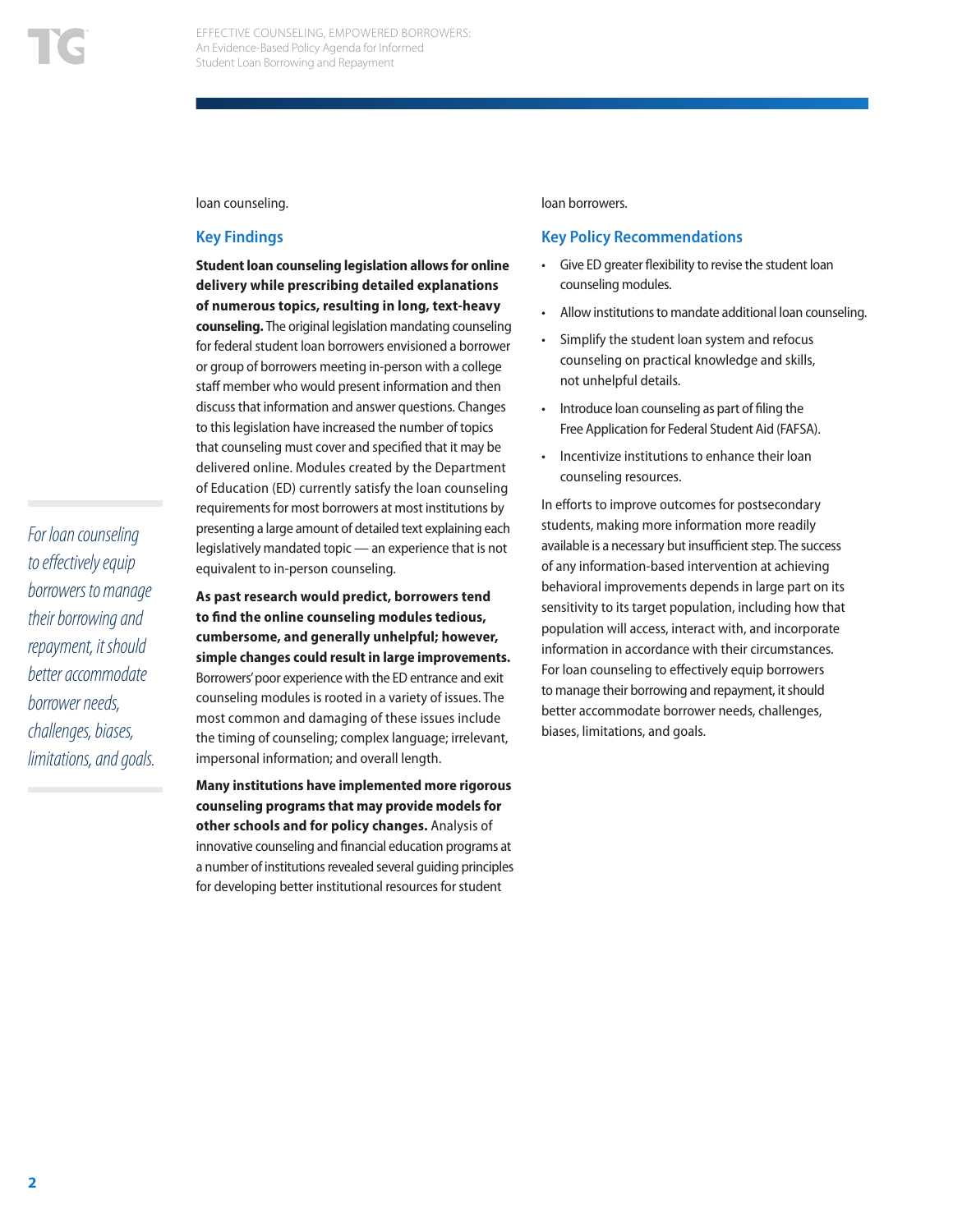

## **INTRODUCTION**

Conversations regarding student loans, student debt, and the cost of college have occupied an increasing portion of public and policymaking discourse in recent years, and with good reason. Faced with rising tuition, insufficient grant aid, and a lackluster job market, more postsecondary students are borrowing, borrowing in larger amounts, and struggling to repay their loans. These trends primarily threaten the academic achievement, financial wellness, and socioeconomic mobility of former, current, and future students. They also endanger taxpayer investment in higher education and affect the nation's overall economic growth and vitality. In addressing this issue, it is crucial that policymakers have access to studies that rigorously explore every aspect of the borrowing and repayment process.

In 2013, TG initiated conversations with the National Association of Financial Aid Administrators (NASFAA) to determine a productive avenue for new research on student loan borrowing. An examination of current issues and research literature in student loans suggested that one topic in particular had been paid far too little attention relative to its importance: student loan counseling. This paper:

- Summarizes the reasoning behind that determination,
- Outlines the findings of the four studies that resulted, and
- Presents a series of policy recommendations designed to translate those findings into more effective student loan counseling and better outcomes for student loan borrowers.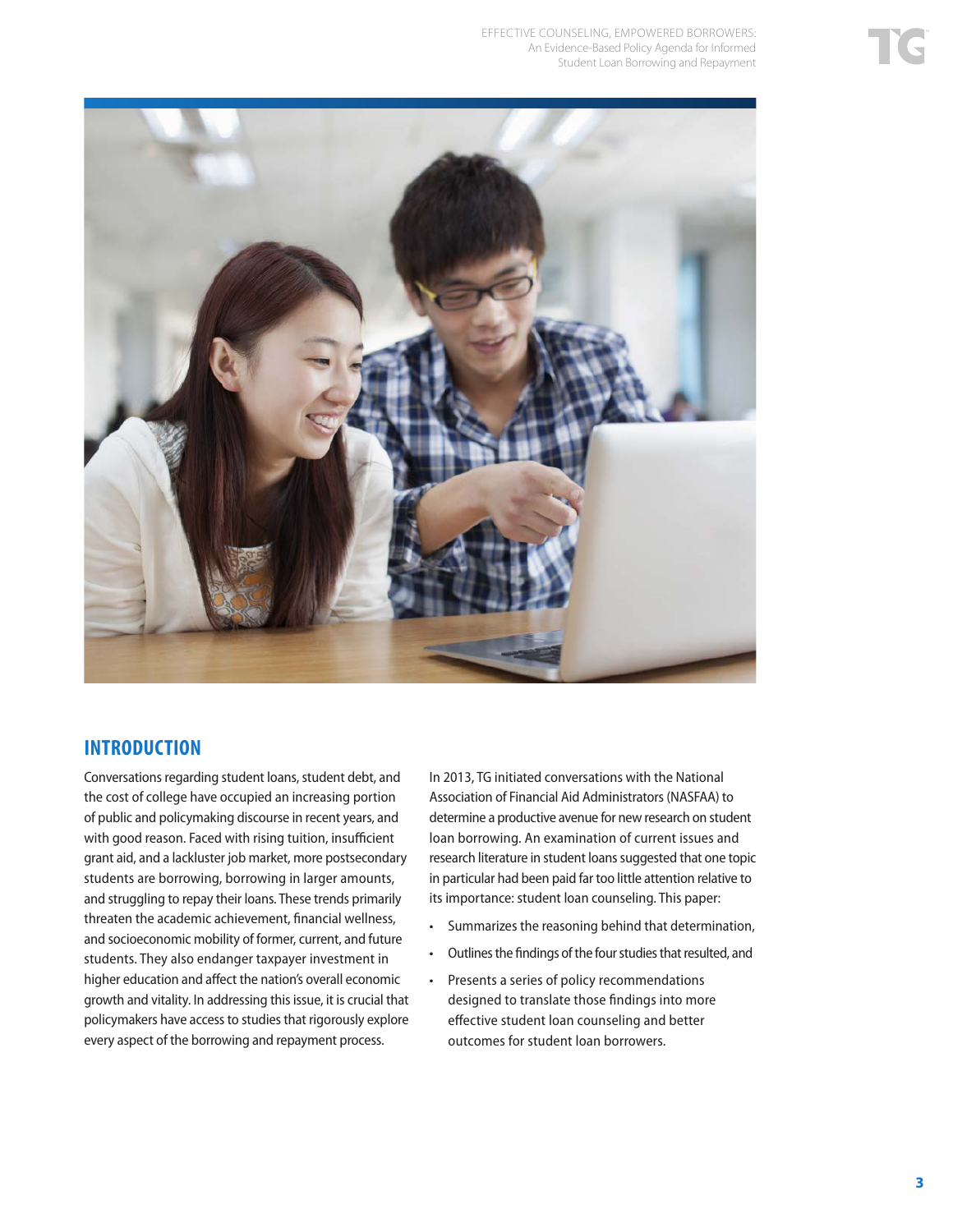## **STUDENT LOANS AND THE BORROWER KNOWLEDGE DEFICIT**

From a policy perspective, trends in federal student loan borrowing and repayment can be modeled as a product of four distinct sets of factors amenable to policy remedies: 1) financial conditions, 2) borrowing and repayment terms, 3) administrative support, and 4) borrower knowledge and competence. The first refers to available resources and expenses at different points in time; the second to the various rules and programs that govern borrowing and repayment; the third to the systems and entities through which borrowers interface with the borrowing and repayment processes; and the fourth to borrowers' ability to successfully manage the first, navigate the second, and work with the third.

To an extent, an abundance of support in one area can compensate for deficiencies in the others, but for the federal student loan system to serve borrowers well, each area must provide at least some minimum contribution. A hypothetical

student with excellent financial discipline and unerring knowledge of the student loan system would still struggle to manage borrowing and repayment given insufficient resources and demanding, inflexible repayment terms. By the same token, while borrowers with exceptionally good financial circumstances have little need of repayment assistance provisions or knowledge of those provisions, they still require basic knowledge, reasonable repayment terms, and adequate administrative support in order to repay their loans. Given more information and strong financial competence, students can better manage loan borrowing and repayment and increase their chances of success in any financial circumstances. On the other hand, even the most generous, flexible, borrower-friendly student loan system would require some degree of borrower awareness and involvement in order to realize a benefit.

*Given more information and strong financial competence, students can better manage loan borrowing and repayment and increase their chances of success in any financial circumstances.* 

#### **FIGURE 1. Keys to Successful Student Loan Repayment**

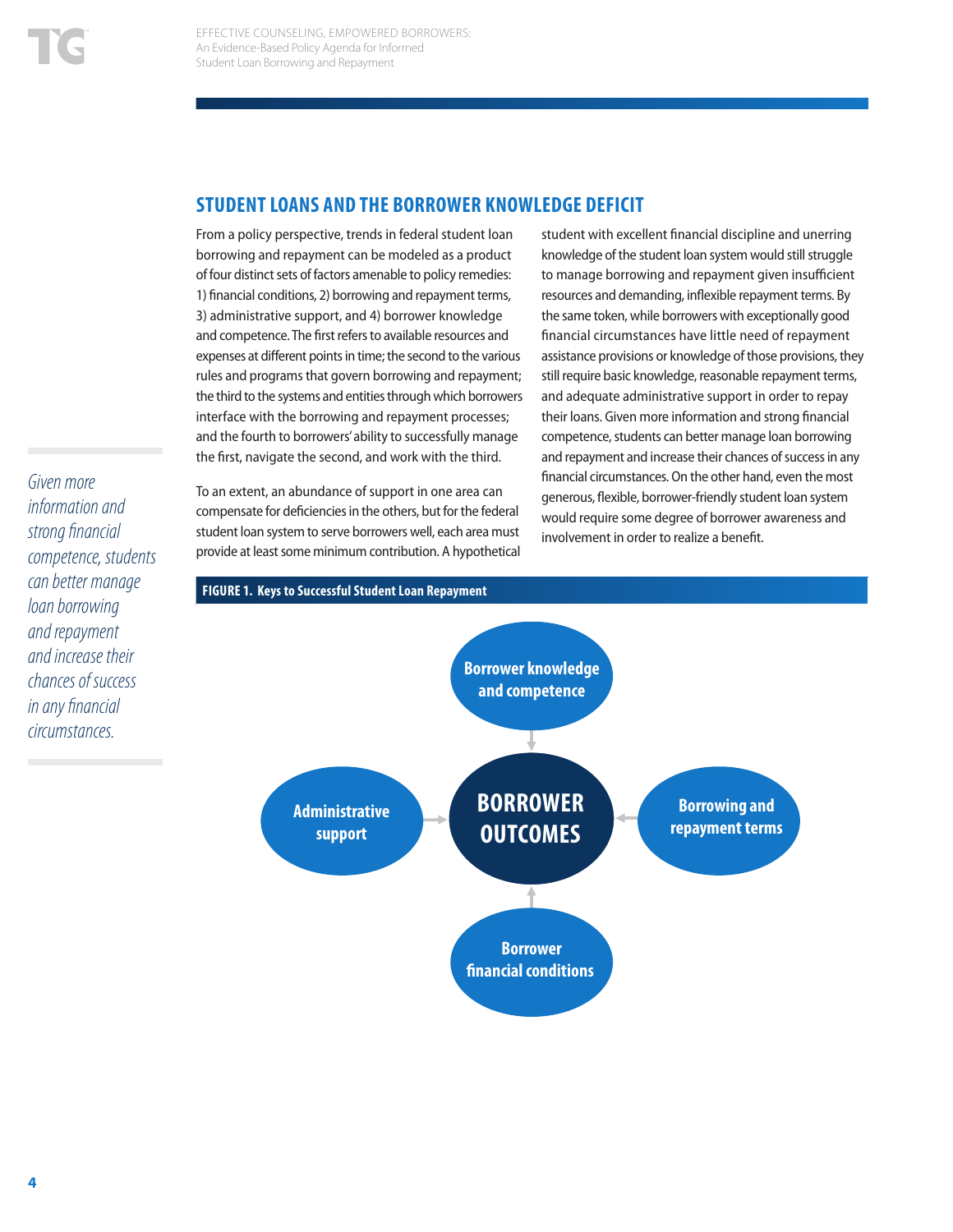While new policies addressing borrowers' finances, repayment terms, and administrative supports would likely produce marginal benefits in borrower outcomes, heavy borrowing and widespread repayment issues may suggest a more urgent need for policies targeting the fourth factor: borrower knowledge and competence. This can be inferred from the current repayment system, which would be essentially default-proof if borrowers knew about and utilized flexible repayment plans and relief provisions.<sup>3</sup> Large numbers of struggling student loan borrowers — the 2012 three-year cohort default rate was 11.8 percent, and recent cohorts have experienced default rates as high as 25 percent when monitored over a longer period<sup>ii</sup> — point to significant gaps in repayment knowledge and/or financial management.<sup>iii</sup> The moderate apparent success of targeted awareness campaigns at increasing enrollment in income-driven repayment plans also suggests that borrowers need more information to navigate the repayment process.<sup>iv</sup> Many borrowers lack the proficiency needed to successfully manage their personal finances and student loans. This inexperience severely inhibits the effectiveness of policies that seek to boost borrowers' finances, provide additional repayment flexibility, or ensure the quality and availability of administrative support.

A small but fairly consistent body of prior research corroborates the interpretation that borrowers' ignorance contributes significantly to their repayment difficulties. Several studies suggest that many student borrowers are woefully uninformed regarding student loans.<sup>v</sup> The Federal Reserve Bank of New York recently conducted a survey that uncovered exceptionally low knowledge rates regarding the consequences of student loan default and the difficulty of discharging student loans through bankruptcy among student loan borrowers.<sup>vi</sup> This survey found that only half

of bachelor's degree recipients with student loans (the most knowledgeable group among those surveyed) were able to identify the consequences of default correctly. Borrowers are frequently unable to identify either the annual cost of their education or their loan balances, which suggests that they are not monitoring or trying to reduce their borrowing as they proceed through postsecondary education.<sup>vii</sup> Mandatory loan counseling appears to have so little impact that many borrowers cannot recall having been counseled at all; one survey of high-debt borrowers found that 40 percent of borrowers had no memory of receiving any student loan counseling.<sup>viii</sup> Another survey found that nearly two-thirds either misunderstood or were surprised by an aspect of their student loans, leading the study's author to conclude that "statistics suggest that there are many student loan borrowers who are not well-informed or are not provided with the information necessary to make informed decisions." ix This knowledge deficit has severe implications for borrowers' ability not only to manage repayment but also to take proper steps to limit their borrowing during and prior to enrollment.

In the words of Dr. Beth Akers (2014) of the Brookings Institution, "We need to take steps to develop a culture of informed and critical decision making in higher education."x Policy must do more to get students the information and guidance they need to effectively think through the litany of choices involved in pursuing postsecondary education. How to pay for college — including such concerns as financial aid, student loans, personal financial management, loan repayment, and default prevention — is a crucial subset of those choices. Rigorous investigation into how students make financial decisions must help determine the policy steps that can best empower students to face the financial challenges of higher education.

 $3$  Concerns have also been raised regarding the quality of loan servicing and the level of burden involved in using relief provisions, each of which may also contribute to needless defaults. In this context, it is even more important that borrowers have the knowledge and skills to be their own advocates in the borrowing and repayment process.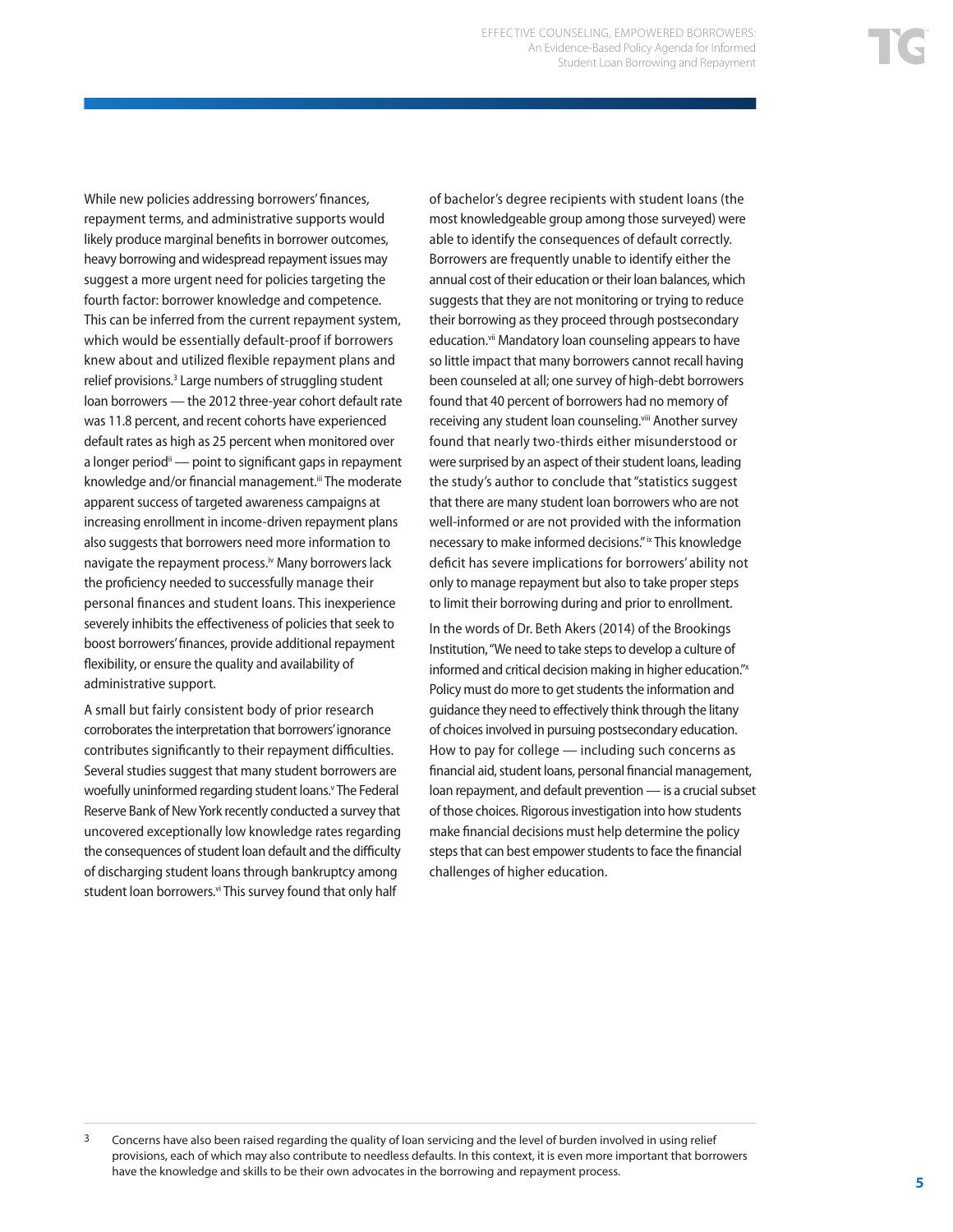*In 1986, in order to contain alarming student loan default rates, Congress required that schools provide borrowers with exit loan counseling.* 

## **THE TG/NASFAA PROJECT ON STUDENT LOAN COUNSELING**

Beginning in 2013, TG, in consultation with NASFAA, planned and executed a series of research studies on the history and contemporary practice of student loan counseling. Designed to address the increasingly pressing need for better counseling from the perspectives of government policy, institutional practice, and information design, the studies sought to answer the following questions:

- 1. Historically and at present, how has policy addressed the need to provide counseling to student loan borrowers?
- 2. According to the research literature, what factors impact the effectiveness of student loan counseling?
- 3. How do borrowers experience the online counseling modules that the Department of Education (ED) provides for the fulfillment of the student loan counseling mandates?
- 4. Given both the positive and negative themes found in the typical counseling experience, what changes could promote more effective, user-friendly counseling?
- 5. What are some promising practices that institutions have implemented to encourage informed decision making with regard to financial management, career success, and student loan repayment?
- 6. What actions can government take to promote a student loan counseling experience that aligns with evidence-based principles and recommendations?

To tackle these critical topics, TG conducted four studies, identified here by the titles of their respective reports<sup>4</sup>:

- *Informed or Overwhelmed? A Legislative History of Student Loan Counseling with a Literature Review on the Efficacy of Loan Counseling*: A literature review on loan counseling and financial education, combined with a history of legislation, regulations, and major government actions pertinent to federal student loan counseling;
- *From Passive to Proactive: Understanding and Improving the Borrower Experience with Online Student Loan Exit Counseling*: An interview and observation-based study on the borrower experience with online student loan exit counseling;
- *A Time to Every Purpose: Understanding and Improving the Borrower Experience with Online Student Loan Entrance Counseling*: An interview and observation-based study

on the borrower experience with online student loan entrance counseling; and

• *Above and Beyond: What Eight Colleges Are Doing to Improve Student Loan Counseling*: A study of the promising practices in financial literacy training and student loan counseling currently employed at schools whose student loan borrowers outperform expectations.

Specific findings from these studies supported broad, thematic findings that correspond to the research questions above. These broad findings are presented below as bolded headings, while a selection of the specific findings that support them can be found in the paragraphs that follow.

#### **Research Findings**

**1. Mandated loan counseling has changed significantly over its roughly 30-year history, evolving from a flexible, customized in-person experience to a highly regimented online module with numerous detailed requirements.**

In 1986, in order to contain alarming student loan default rates, Congress required that schools provide borrowers with exit loan counseling (informative and advisory sessions delivered before borrowers leave school or drop below halftime enrollment). This was the first time such a requirement had been made. The mandated topics were 1) a review of repayment options, 2) average anticipated monthly payments, 3) average indebtedness of students, and 4) debt and money management planning. Entrance counseling was added in 1989. With the advent of the Internet and the proliferation of online tools to assist in loan counseling, Congress clarified that electronic counseling was sufficient to meet the requirement to provide loan counseling. By the mid-2000s, online counseling had largely replaced in-person counseling (which many schools had provided with help from FFELP lenders, secondary markets, and guarantee agencies), and ED's online tools, which were free and guaranteed to satisfy counseling requirements, became the most common way to deliver counseling. The move to online loan counseling also facilitated the addition of detailed requirements. Currently, both entrance and exit counseling must provide information on 20 specific topics in a session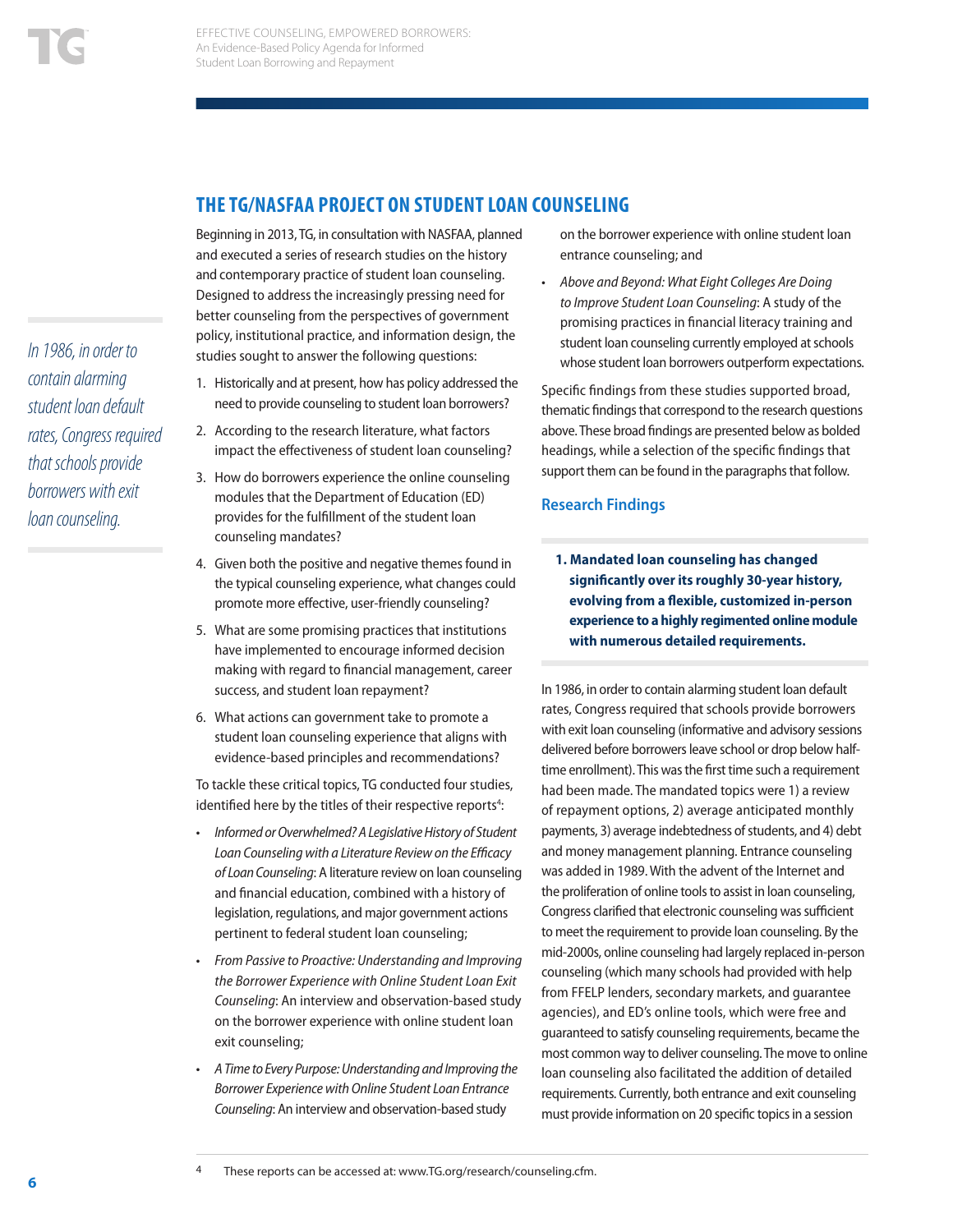intended to last about 30 minutes. Available evidence from NASFAA membership surveys suggests that over 70 percent of schools today rely on the ED counseling tools and that in-person counseling is most often the first service that financial aid offices cut in response to budgetary restrictions.

**2. Personalization, delivery method, timing, and the complexity, frequency, and volume of information are critical factors to the efficacy of student loan counseling.**

The general consensus of the research literature points to several core principles of effective counseling. Information that is customized to borrower circumstances — for instance, their budgets, aid eligibility, academic interests, or career goals — appears to contribute to a better understanding of information. Face-to-face counseling may be the best way to deliver this personalized information. Timing is also a crucial determinant of effective counseling, which carries negative implications for student loan counseling. Entrance counseling generally occurs at the beginning of a student's first semester, which is a time of maximum distraction: students are still learning how to navigate daily life at their new institutions, trying to prepare for the start of classes, and often scrambling to pay off outstanding account balances. Exit counseling, which schools often deliver to graduating borrowers near the end of their final semester, has timing issues of its own. Six months elapse between exit counseling and the start of repayment, which can degrade counseling's effectiveness. However, students who drop out present an even more worrisome problem. When students leave prematurely and unexpectedly, schools can't provide exit counseling before their departure.<sup>5</sup> These students stand to benefit the most from loan counseling, as research consistently shows that borrowers who leave schools with debt and no degree are far more likely to default.

Research also suggests that long, complex counseling can result in a "cognitive overload" that is highly detrimental to the retention of important information. According to the literature, when students receive clear, concise, customized information on a regular basis (and ideally in person), they retain the information better and are more likely to change behaviors, particularly when information is provided at a key "just-in-time" moment. Analyzing current practices in student loan counseling (namely, the ED online modules) in light of the literature, researchers hypothesized that the lack of customization, highly impersonal delivery, poor timing, and large amount of complex information presented to students would result in a largely ineffective borrower experience.

**3. In general, borrowers begin student loan counseling with focus and interest in learning, but issues with the material cause them to lose focus, become frustrated, and begin to skim and skip. Major issues include unhelpful information, navigational difficulties, and large amounts of dense, complex information.**

Extensive observation and interviews with student borrowers completing their online loan counseling requirements revealed a system that often fails to deliver a helpful, user-friendly, or meaningful learning experience. While users of both the entrance and exit counseling modules expressed a desire to learn more about student loan management, several factors were found to diminish their interest, including:

- Overly generic or theoretical material, especially if it did not lead to actionable outcomes
- Bulky, text-heavy sections, especially when written in a formal, legalistic tone
- Technical vocabulary
- The lack of an overview and guidance for the counseling tool
- The absence of instructions for calculators
- A dearth of actual guidance or advice, especially related to the borrower's individual circumstances
- Mandatory questions, which often facilitated question-based skimming and a false sense of having learned the essentials
- Overall length, coupled with the inability to stop, save, and complete later
- The need to know details of current and post-college finances, like loan balance, expenses, and income, to utilize certain tools and understand the implications of repayment options (Predictably, this caused far more problems in entrance counseling)

<sup>&</sup>lt;sup>5</sup> In order to discharge their statutory responsibility to provide exit counseling to students who withdraw unexpectedly and do not complete exit counseling, institutions mail (or email) a packet containing the counseling information to the borrowers' last known non-school address within 30 days.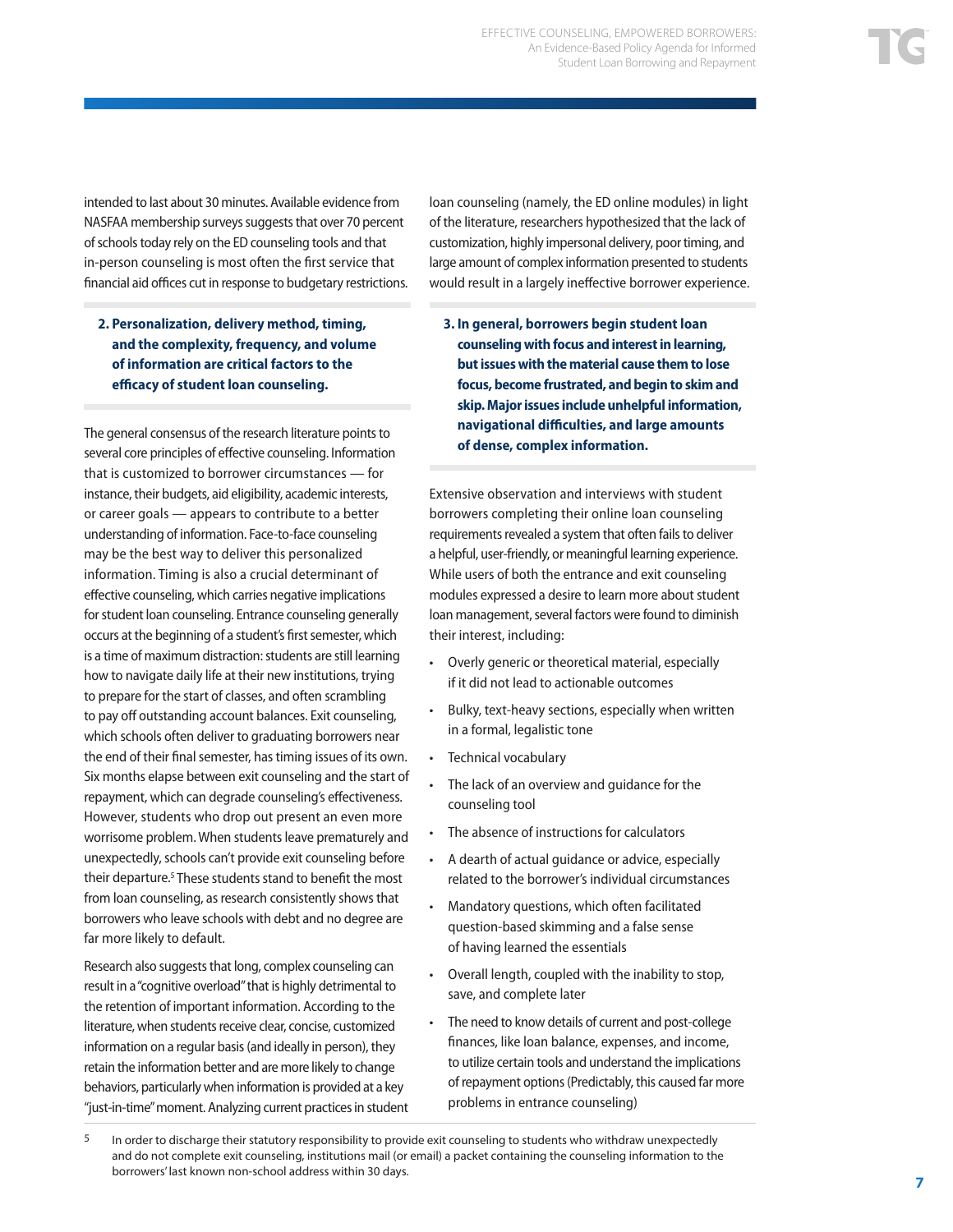For both entrance and exit counseling, borrowers were observed to progress through a predictable sequence of moods and diminishing levels of attention, which the researchers characterized as the "skip dynamic." While borrowers often begin alert and eager to learn information that may help them save money, motivation diminishes as the bulk, complexity, and frequent unhelpfulness of the material become apparent. Encountering irrelevant information has an especially withering effect on borrowers. Formerly attentive borrowers too often become drained, feeling helpless and passive about their student loans a far cry from counseling's intended effect of empowerment and self-advocacy.

While the user experience with the modules generally followed this negative pattern, several positive themes also emerged:

- Students benefited from interactive tools, especially if they could use personal information in working with the tools. However, students often struggled to remember or estimate the information required, and some (particularly first-time borrowers) found the tools confusing.
- Any tools or materials that auto-populated with user information were viewed favorably.
- A detailed repayment plan chart in exit counseling that incorporates the automatically populated loan balance and the user-entered income information was very helpful; users appreciated the side-by-side comparison of personalized options.
- Borrowers understood the importance of communicating with the loan servicer, but often expected servicers to initiate contact in the event of issues.
	- **4. Analysis of the borrower experience with counseling suggests ways to improve counseling materials and promote a more effective student loan counseling experience.**

Colleges can help students get more from the online tool despite its shortcomings. The full TG/NASFAA reports on entrance and exit counseling contain a complete list of these recommendations for improvement, many of which could

be made either to the way colleges support borrowers as they use the modules or to the modules' design (for instance, providing sample budgets specific to the school's locale). Based on borrower feedback, colleges might increase the effectiveness of counseling by dividing it into multiple sessions, walking borrowers through the material in a classroom setting, providing median debt and income data (as available), and providing opportunities for borrowers to evaluate their finances and borrowing needs in the future. Colleges could also administer knowledge evaluations and use the results to target additional counseling resources. These strategies may not be appropriate for all colleges, so administrators should have the flexibility to select and adapt them as suitable for their institutions.

While colleges could take several steps to help students overcome the shortcomings of the loan counseling modules and maximize their effectiveness, there is also substantial room for improvement in the design of the modules themselves. Policy changes — for instance, amendments to the Higher Education Act of 1965 would be either necessary or expedient for the adoption of many of the recommendations suggested here (see **Policy Recommendations** section) and in the full report, which provides the complete set.

Helpful changes to the modules could include<sup>6</sup>:

- A general introduction to the online tool that provides 1) a description of the learning outcomes, 2) navigational guidance, 3) embedded ED instructional YouTube videos, 4) and a reasonable estimate of the time needed to complete the counseling
- Smart filtering using skip logic to create an experience that minimizes irrelevant topics
- Simple and easy-to-use calculators
- Shorter, concise pages that guide the borrower through a logical sequence of topics
- Sample budgets and embedded income data to assist the borrower in estimating their current budget and future earnings
- Stronger repayment advising based on borrower circumstances

6 TG's reports From *Passive to Proactive* and *A Time to Every Purpose* provide complete lists of recommended design changes for the exit and entrance counseling modules, respectively. These are available at: www.TG.org/research/counseling.cfm.

*Encountering irrelevant information has an especially withering effect on borrowers.*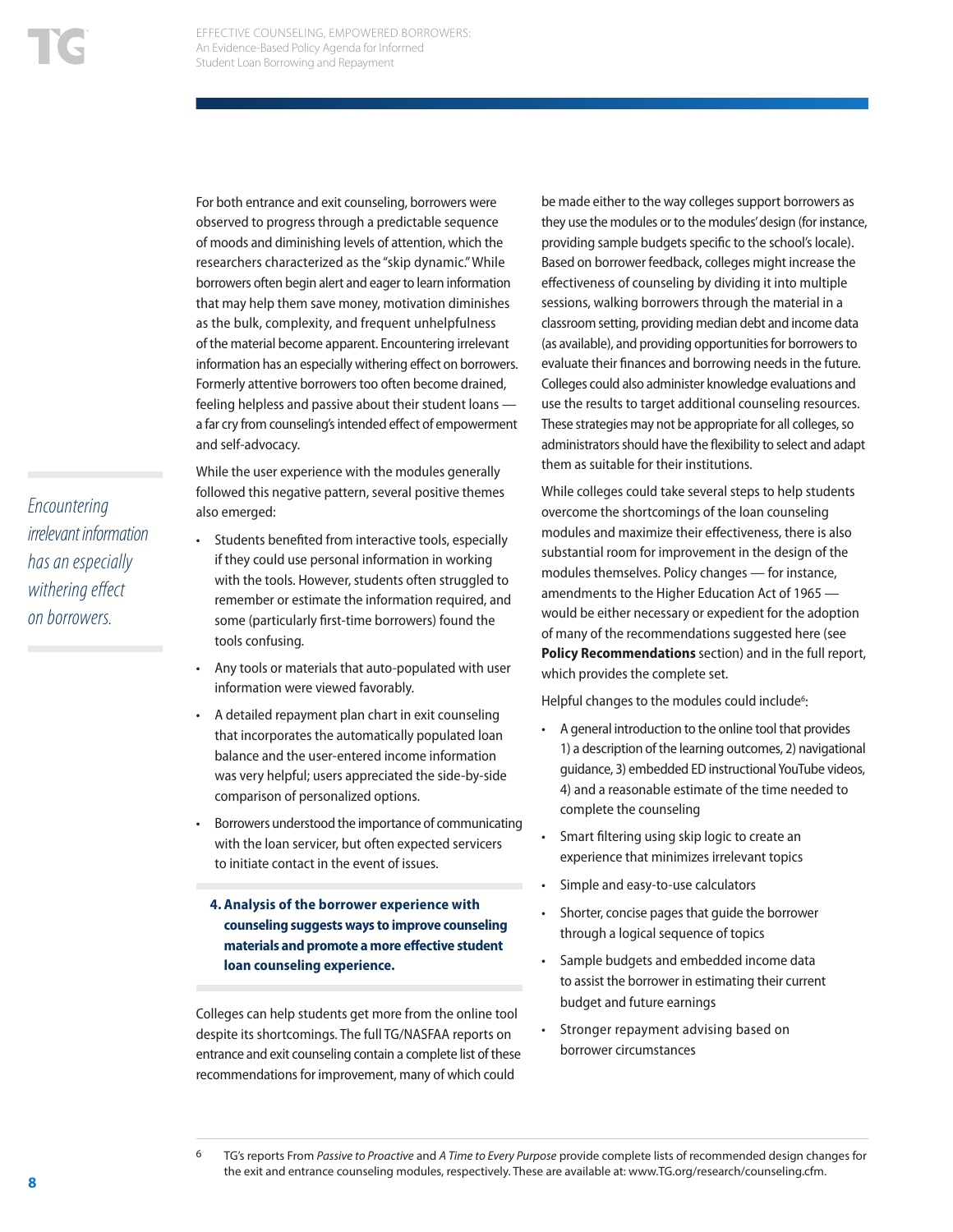**5. To deliver more effective loan counseling that produces better loan outcomes for borrowers, colleges are pursuing a variety of innovative counseling strategies that go beyond the statutory minimum.**

Based on extensive staff interviews at colleges with innovative or expanded financial education programs, institutional efforts to encourage better loan outcomes generally consist of seven components/themes, either alone or in combination:

- i. **Cross training** Formal and informal training between and within departments improves communication and moves toward integrated messages that reduce student confusion and increase counseling's practical effectiveness.
- ii. **Holistic** Loan counseling is just one part of a student's financial life. Because many factors can influence a student's need to borrow and ability to repay, some institutions offer a broad financial education.
- iii. **Marketing** Institutions may use many points of contact to get the attention of students. Information about loan counseling and financial education is peppered throughout campus and offered during many points in the student's time in school.
- iv. **Targeting** With limited resources, some institutions target specialized counseling to specific students. Many incorporate data and analytics into their targeting strategies in an effort to maximize the effectiveness of their resources.
- v. **In-person loan counseling** Most institutions in this study used in-person loan counseling as a key strategy. Some focus on either entrance or exit counseling, some use one-on-one or small groups, and others have an intensive two-hour session.
- vi. **Peer-to-peer model** This counseling model pairs well-trained students as financial coaches with peers. Students benefit from the personalized financial education and the coaches benefit from the hands-on experience that further develops professional skills.
- vii. **Data-driven approach** With resources tight and schools being asked to do more with less, using data to uncover elements of student success has become more and more important.

*Because many factors can influence a student's need to borrow and ability to repay, some institutions offer a broad financial education.*

| TABLE 1. Institutions with Innovative Practices in Loan Counseling/Financial Education |                                        |                     |  |
|----------------------------------------------------------------------------------------|----------------------------------------|---------------------|--|
| School                                                                                 | <b>Sector</b>                          | <b>Location</b>     |  |
| <b>Baldwin Wallace University</b>                                                      | Private, nonprofit 4-year              | Berea, OH           |  |
| <b>Broward College</b>                                                                 | Public 2-year (offers bachelor's also) | Fort Lauderdale, FL |  |
| El Paso Community College                                                              | Public 2-year                          | El Paso, TX         |  |
| The Ohio State University                                                              | Public 4-year                          | Columbus, OH        |  |
| Northern Virginia Community College                                                    | Public 2-year                          | Annandale, VA       |  |
| SUNY College of Environmental Science and Forestry                                     | Public 4-year                          | Syracuse, NY        |  |
| University of South Florida                                                            | Public 4-year                          | Tampa, FL           |  |
| Western Technical College                                                              | Private, for-profit 2-year             | El Paso, TX         |  |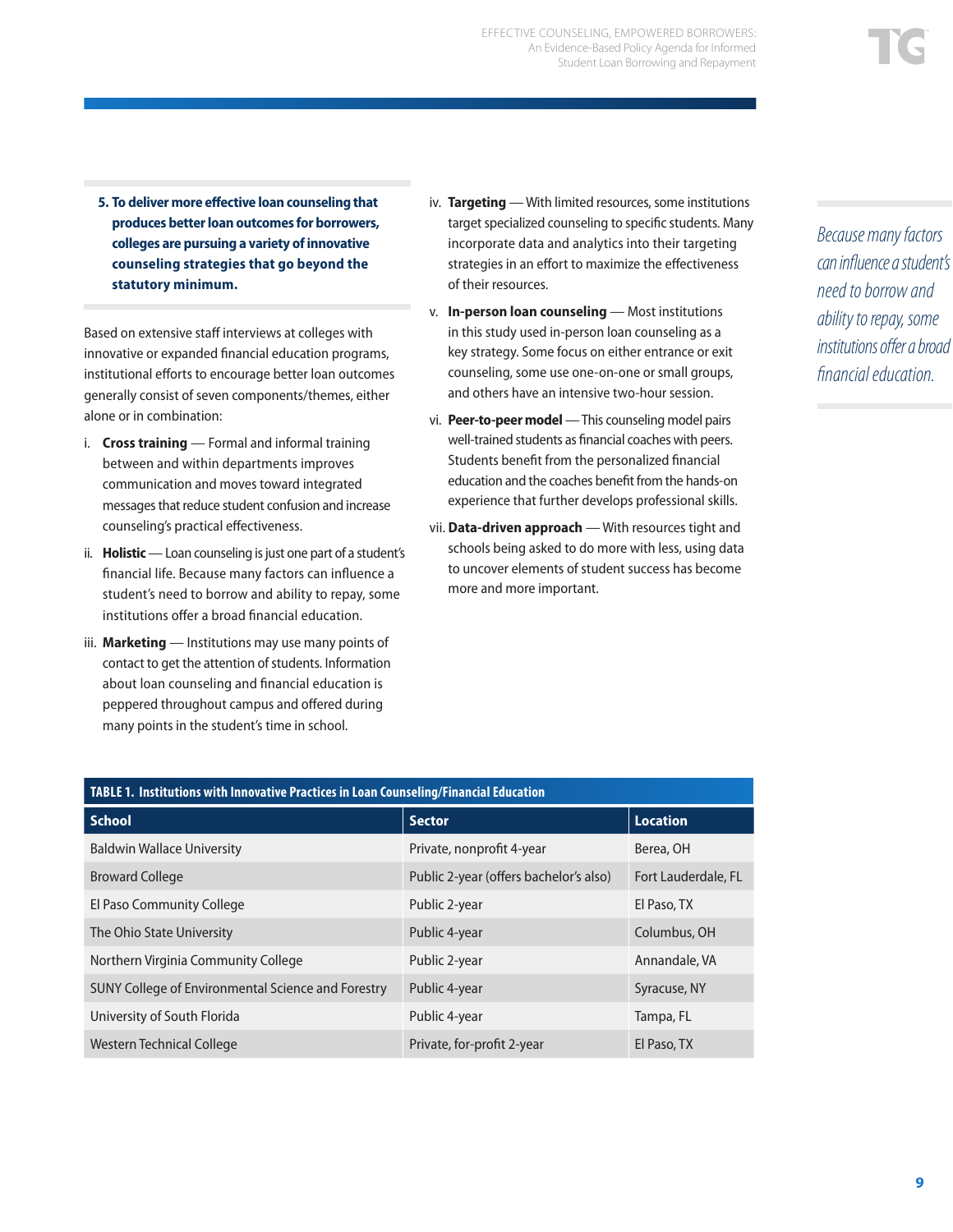### **POLICY RECOMMENDATIONS**

Based on a historically informed understanding of the origin of student loan counseling and its evolution over nearly 30 years, a review of the research literature, close observation of borrowers as they experienced the online loan counseling, and in-depth cross-departmental interviews with personnel at schools demonstrating promising practices, TG has developed several policy recommendations to improve the efficacy of federal student loan counseling.

- **1. Provide clarity and executive flexibility for HEA counseling requirements.** The Higher Education Act of 1965 (as amended) prescribes the individual topics that must be covered during entrance and exit counseling. These statutes limit the ability to tailor the counseling to individual borrower needs by adding, subtracting, emphasizing, or de-emphasizing certain topics based on their circumstances. The requirements may also contribute to problems with the length, complexity, and consumption of the counseling modules. Legislation should focus on the creation of effective, engaging, usertested modules and allow ED to determine the details of content, timing, and other particulars. Such flexibility will provide regular opportunities for improvement and make the counseling more responsive to future developments in higher education, financial aid, and research in counseling and learning.
- **2. Allow institutions to require annual/interim loan counseling.** Some schools would like to provide more robust loan counseling, but current statute prohibits them from requiring participation in any loan counseling besides the mandated entrance and exit counseling (ED DCL GEN-15-06). Based on factors like borrowing patterns and academic performance, institutions can predict which students are more likely to experience future academic and financial difficulties, including student loan default; however, schools have few effective tools with which to intervene before problems arise. Because supplemental counseling programs are strictly voluntary, students tend to

underutilize them, and those who do participate are often more proactive, better informed, and generally less in need of assistance.

- **3. Allow loan counseling requirements in the SAP appeals process.** Prior to the clarification provided in DCL GEN-15-06, some schools had required supplemental loan counseling as part of the appeals process for failure to meet Satisfactory Academic Progress (SAP) standards. Staff at these institutions believed this practice to be helpful, and research supports them: poor academic performance is a strong indicator of future repayment difficulties, especially in cases where the student drops out. Even if the statutory changes in the prior recommendation are not implemented, schools should be permitted to require loan counseling and/or financial education as a condition for a successful SAP appeal.
- **4. Increase financial and professional resources for loan counseling and financial literacy.** Surveys have found that financial aid administrators know that personalized, face-to-face loan counseling and financial education is more effective; however, these services are often the first to be cut in response to budget restrictions. More resources for this purpose made through federalstate partnerships or by earmarking a portion of the loan disbursement fee, could help schools reintroduce valuable in-person counseling services, at least for a subset of higher risk borrowers. Administrators might also be able to provide counseling services both more effectively and more efficiently if they had access to certain professional tools, like tracking and flagging systems for identifying high-risk borrowers, live chat capability, or relevant professional development opportunities (e.g., financial planning certification).
- **5. Use additional counseling and/or demonstration of knowledge for professional judgment appeals.**  Many financial aid practitioners have suggested that the current professional judgment process, by which

8 Section 487A(b) of the HEA created the Experimental Sites Initiative (ESI), under which ED may waive statutes or regulations pertaining to Title IV aid programs at a subset of institutions to study the impact of regulatory flexibility.

*Legislation should focus on the creation of effective, engaging, user-tested modules and allow ED to determine the details of content, timing, and other particulars*

 $7$  The federal government holds institutions accountable for their federal student loan borrowers through the three-year cohort default rate (CDR), which is the percentage of borrowers who enter repayment in a given year and then default during that year or the two following years. An institution temporarily loses eligibility for Pell Grants and Direct Loans if its CDR reaches certain thresholds: 30% for three years in a row, or 40% for one year. ED also grants the benefit of additional fund disbursement flexibility to institutions that maintain exceptionally low CDRs, but it is not clear how strong an incentive this benefit creates, particularly for schools whose CDRs are significantly higher than the benefit threshold.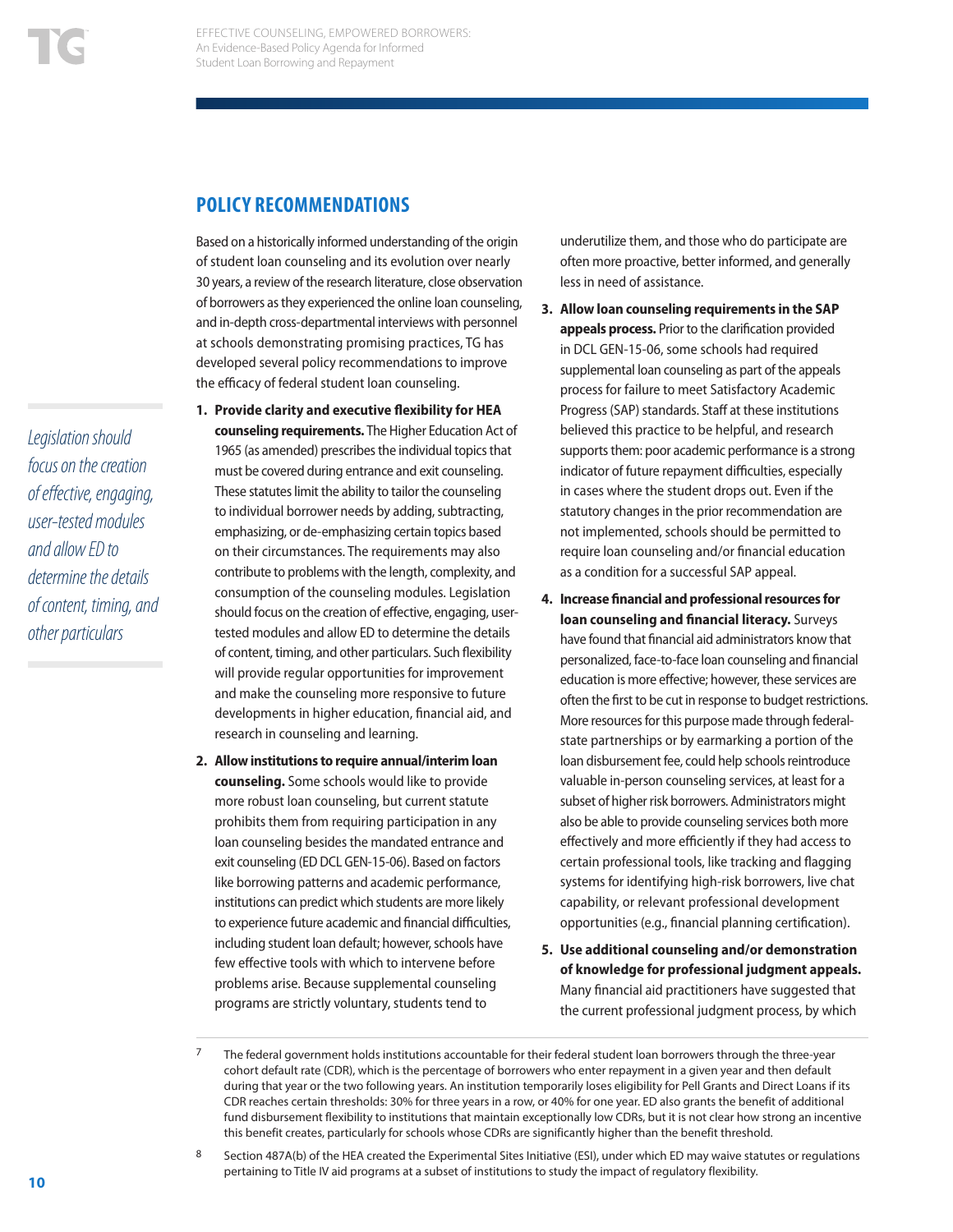financial aid administrators may limit the maximum amount that students can borrow in federal student loans for a given term, is unduly burdensome and allows some students to overborrow. They advocate for a simpler, more effective method for reducing the borrowing maximum. If enacted, these reforms should be accompanied by an appeals process requiring students to take steps that enable them to better manage their borrowing. For instance, affected students might be permitted to borrow the statutory maximum upon demonstration of a more advanced understanding of student loans and personal finance, perhaps by passing a financial literacy/student loan awareness test and creating a personal spending plan. Such a test could be administered at the end of online entrance counseling, with the results automatically reported to institutions.

**6. Explore incentives for supplemental, innovative, or more robust counseling methods.** Even though enhanced loan counseling could benefit many borrowers, institutions have little structural incentive to invest in counseling innovation unless their cohort default rate (CDR) is very high.7 The combination of free, online counseling guaranteed to satisfy statutory requirements and threshold-based CDR accountability creates a safe harbor that depresses innovation. Policymakers should explore financial or regulatory incentives for schools to experiment with more robust forms of loan counseling and invest in face-to-face, supplemental, or annual counseling or other innovative strategies for information delivery and knowledge retention. ED could facilitate testing of different forms of student loan counseling under the Experimental Sites Initiative (ESI)<sup>8</sup>, which would have the added benefits of facilitating evaluation of different counseling methods and communication of successful strategies to policymakers and other institutions.

Recent legislative proposals that would hold colleges responsible for a portion of their former students' defaulted loans ("skin in the game") would likely create an incentive for more robust loan counseling at most institutions. However, policymakers should also consider possible unintended consequences of such a policy. If the cost of new counseling programming would outweigh the cost of simply paying the penalties on defaulted loans, institutions might pay the penalties through

- further reductions in counseling services, putting some students at even higher risk of default. Schools might also admit fewer students from disadvantaged backgrounds or stop participating in the federal loan program altogether, both of which would reduce access to higher education for disadvantaged students. The addition of tiered penalties based on counseling opportunities (e.g., schools offering more robust counseling must reimburse the government for a lower percentage of defaulted loans) could help to make this incentive more formal and predictable and therefore more effective at encouraging better services. Policymakers should also strongly consider mechanisms to adjust the incentives that accompany higher-risk students, like Pell grant recipients. For instance, in determining an institution's loan default reimbursement penalty, a former Pell recipient's defaulted balance might receive a discount if the institution provided more robust counseling, while a former Pell recipient successfully paying down his/her loan principal might cancel out a portion of the school's defaulted loans.
- **7. Offer grant funding for studies of online**

**pedagogy.** Resource constraints and the scale of student loan borrowing will likely require that the majority of student loan counseling continue to be delivered via online modules. Designers of these modules must have access to research identifying the general principles of effective online teaching and to the resources to rigorously user-test new products, tools, and materials. Given the thorough integration of the Internet in business, education, government, and other sectors, basic research on the ways in which people interact with online resources should provide broad economic benefits, which makes it a prime candidate for public investment. Proven examples of public-private research partnerships, often centered around a university hub, already exist and could provide a helpful model for this work.

**8. Increase resources for high school counseling.**  Counselors at high schools with high student-tocounselor ratios often face a very different set of challenges, issues, and concerns compared to their less burdened peers. As a result, their students tend to receive different services. Between insufficient school counseling and disparate levels of family experience

*Policymakers should explore finance or regulatory incentives for schools to experiment with more robust forms of loan counseling.*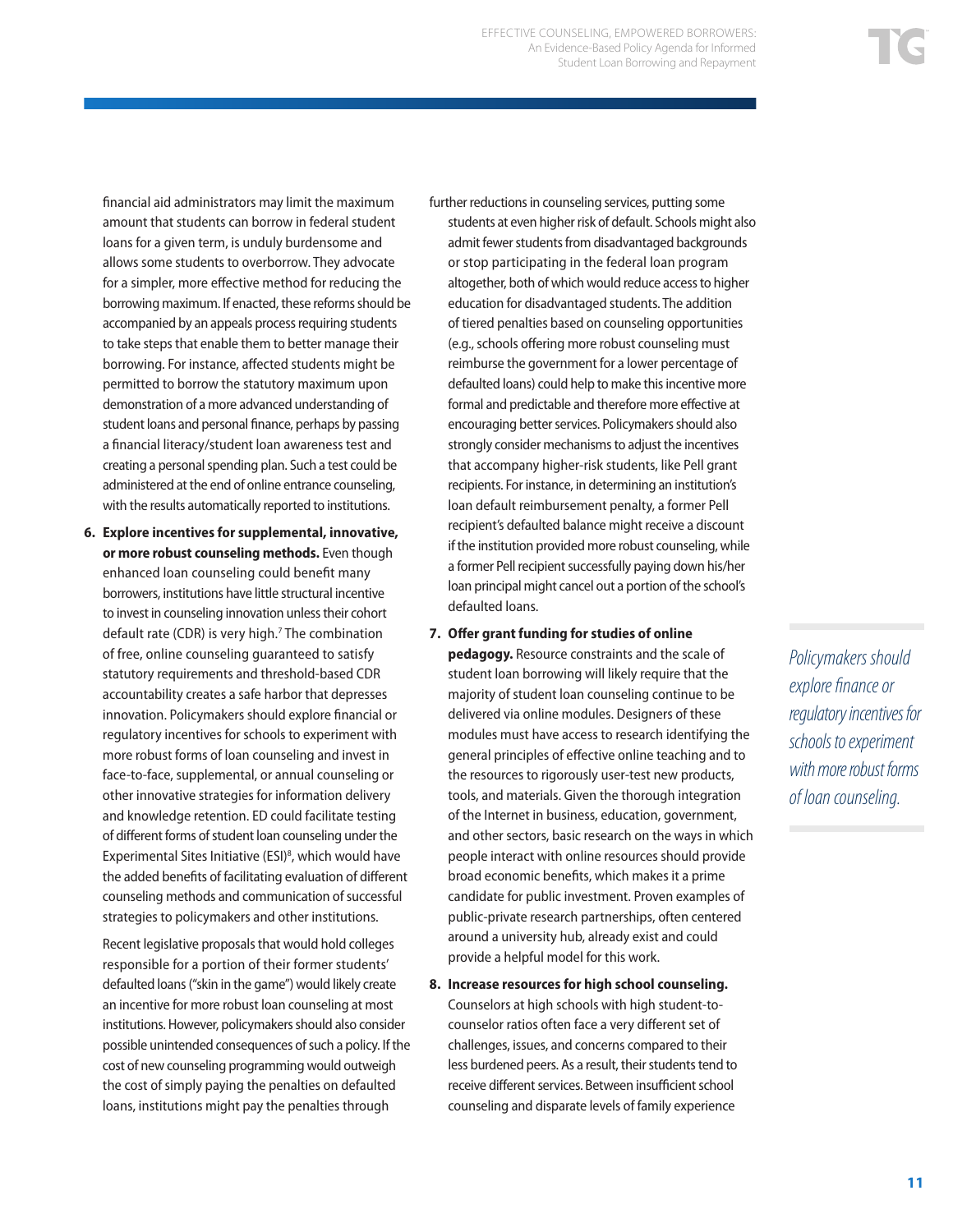*Having time between receiving personalized financial aid information and application deadlines offers promising new opportunities for students to make the best possible use of loan counseling.*

with financial management, financial aid, and student loans, some students — often, those with the least ability to pay — face a far more daunting challenge when it comes to paying for higher education. Furthermore, where students apply and enroll can have enormous implications for their borrowing and financial success, yet they must make those decisions long before they receive student loan counseling or have access to college student services. Investments in additional counseling staff and professional development resources in the areas of financial literacy, college choice, and federal student loan guidance at the high school level could help ensure that more at-risk students are better prepared for the financial challenges of higher education. Initially at least, this may be most effectively pursued through grant-funded pilot programs, which would also provide needed opportunities for rigorous assessment.

- **9. Simplify and streamline the student loan system.**  The number of different loan programs, repayment plans, and relief/forgiveness options, each with its own, slightly different set of terms and conditions, was a common source of confusion and frustration for both entering and exiting borrowers. The system could be streamlined by combining or eliminating some of these options, particularly repayment plans that are already largely redundant in light of new income-driven plans. Simplifying the system will substantially reduce the amount of arcane detail in the counseling modules, allowing borrowers to more quickly and easily grasp the basics and focus on improving their own situations with actionable plans. Under a simplified student loan system, counseling can focus on ensuring that students have the practical knowledge and financial skills to pay for college and repay any loans in the manner best suited to their circumstances.
- **10.Use early FAFSA filing to introduce entrance counseling earlier and facilitate institutional comparisons.** Beginning in October 2016, the switch to the use of prior prior-year tax information for FAFSA filing will allow prospective postsecondary students to easily submit the form as early as October of the year before the student is seeking to enter college. Before their applications for admission are even due, students should be able to gain a fairly accurate understanding of the financial implications of enrollment at various institutions, including whether and how much they would likely have to borrow. Having time between receiving personalized financial aid information and application deadlines (to say nothing of enrollment deadlines) offers promising new opportunities for students to make the best possible use of loan counseling.

Currently, most students complete entrance counseling only after they decide to enroll at an institution that has offered them a financial aid package including loans. They completely miss the opportunity to apply important information about student loans to their enrollment decisions. A student who enrolled at a community college to avoid debt might have preferred to start at a four-year institution if he had known that income-driven repayment was available. A freshman at a private college might wish that she had chosen a public university on seeing her projected cumulative borrowing and standard monthly payment relative to her likely income. Students should be encouraged to complete entrance counseling as soon as possible after submitting the FAFSA so that they can take advantage of such valuable information. The online entrance counseling module should accommodate earlier use with a tool that assists prospective students in making institutional comparisons using personalized borrowing and repayment projections based on their FAFSA data.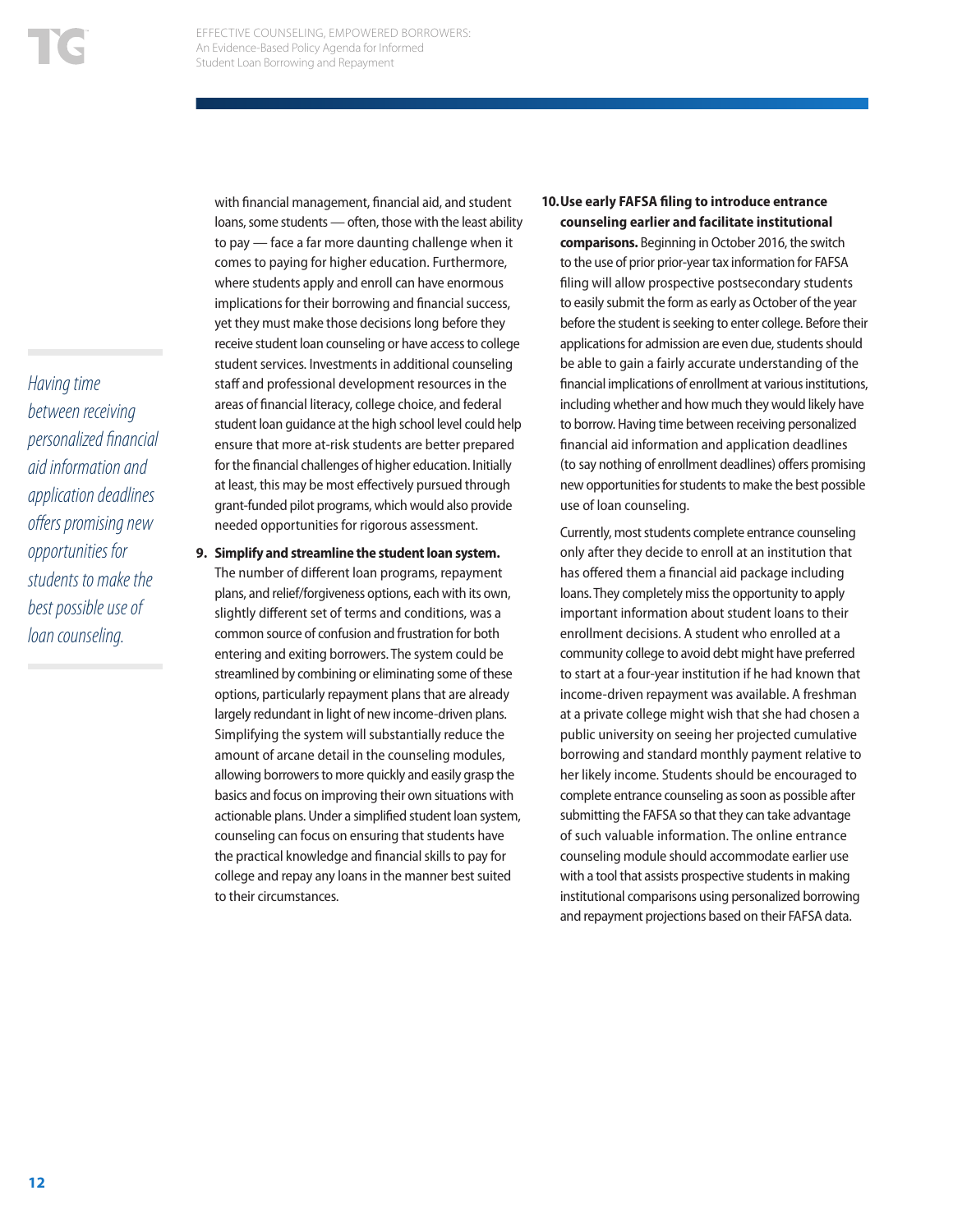## **CONCLUSION: LOAN COUNSELING MUST TAKE INTO ACCOUNT HOW STUDENTS INTERACT WITH AND USE INFORMATION**

After years of high prices, heavy loans, and worrisome outcomes in higher education, the combination of the upcoming presidential election and reauthorization of the Higher Education Act appear to be supplying the momentum necessary for major student loan counseling reform. Historical trends, current proposals, and recent developments suggest that more data and more information will play an expanded role in the higher education landscape of the future. From online student loan counseling to the College Scorecard to state-level consumer data tools, federal and state government entities and other organizations have already made significant investments in expanding access to information and data, and many other institutions are poised to go further.

By making information and data more readily available to students and families, these initiatives pursue a set of important goals: improve institutional quality; assist students and families with college financial planning; and better align the enrollment in, cost of, and borrowing for postsecondary programs with the workforce opportunities associated with them. In theory, this strategy makes perfect sense. Access to accurate information regarding the costs and likely returns of higher education should enable personally optimal investments that will result in broader economic gains as well as institutional improvements via transparency and competition.

Though the TG/NASFAA study focused on only a small subset of the large and growing range of online postsecondary information tools, its overarching conclusion should inform any effort to improve outcomes through information: resources must accommodate decision makers. Efforts

to improve student behavior through information should consider not only how students will interact with the information but also how to bring students into contact with the information in the first place. This requires rigorous examination of the information — including its timing, medium, location, use or promotion by institutions, text, presentation, and marketing — in the context of students' goals, decision-making processes, prior knowledge, interests, and constraints.

The effectiveness of an information-based intervention depends heavily on the degree to which its design and execution takes into account how the target population interacts with and experiences the information — in this case, counseling information. Ultimately, delving into the details of the borrower experience with student loan counseling was the goal of the TG/NASFAA Project on Student Loan Counseling. Each recommendation for improving student loan counseling is rooted in the analysis of empirical patterns in how students conceptualize the challenge of paying for college and interact with the counseling resources meant to help them do it. The legislative history, literature review, and promising practices study provided information on additional contextual factors that shape the experience as well as suggestions for turning an understanding of that experience into better policy. More of the same rigorous empirical analysis of students' attitudes, thoughts, behaviors, and patterns of interaction with different material designs will be required for new information resources to have any reasonable chance of significantly improving student choices and outcomes.

*Each recommendation for improving student loan counseling is rooted in the analysis of empirical patterns in how students conceptualize the challenge of paying for college and interact with the counseling resources meant to help them do it.*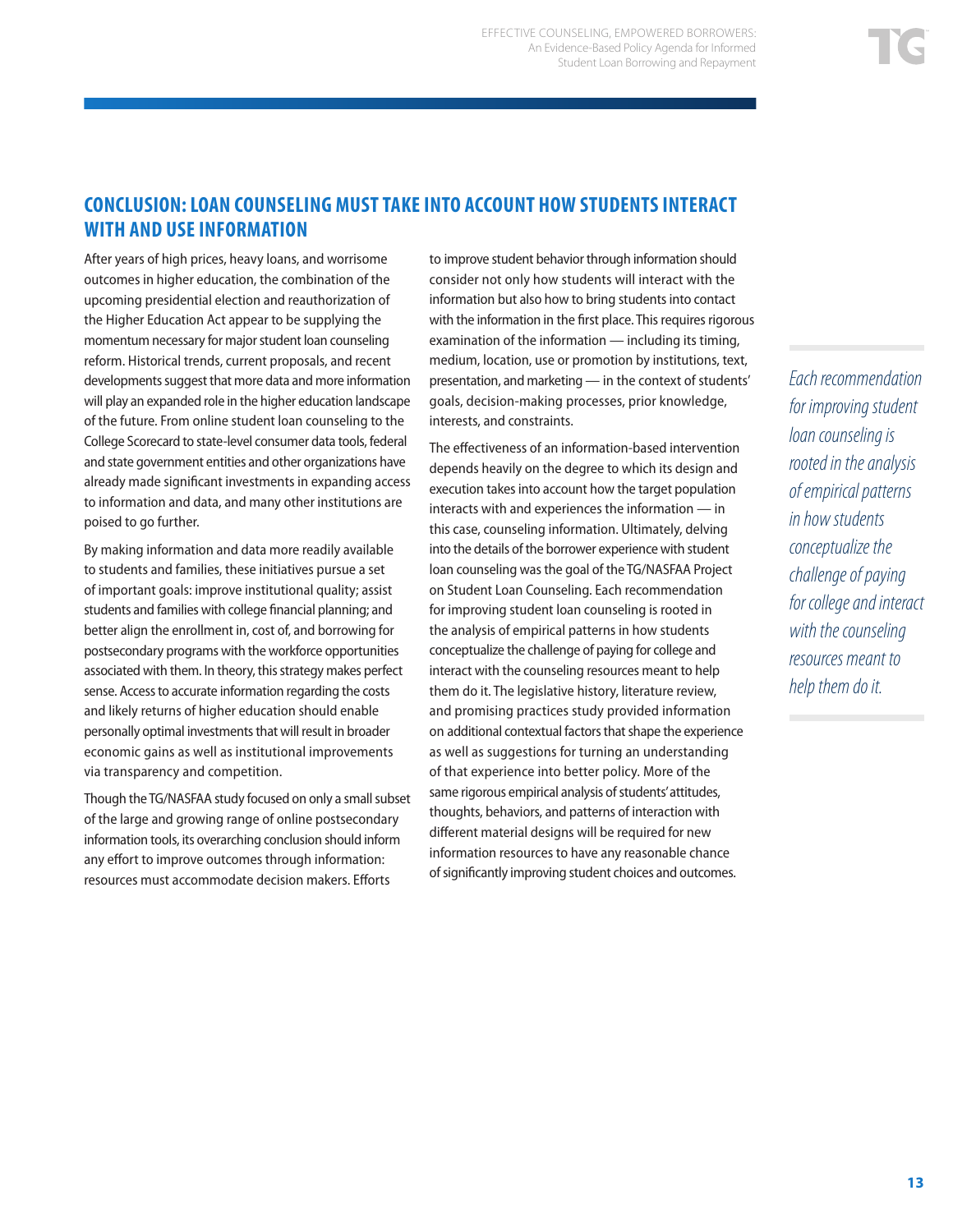## **References**

i Among others: H.R.3179, H.R.1131, S.840, S.793, and S.2043 (114th Congress)

- ii Haughwout, A., Lee, D., Scally, J., van der Klaauw, W. (2015). Student Loan Borrowing and Repayment Trends, 2015. Federal Reserve Bank of New York (presentation). Available from: https://www.newyorkfed.org/medialibrary/media/newsevents/ mediaadvisory/2015/Student-Loan-Press-Briefing-Presentation.pdf
- iii Becketti, S. et al (2015). *Insight and Outlook: September 30, 2015*. Freddie Mac Office of the Chief Economist. Retrieved from: www.freddiemac.com/finance/pdf/sep\_2015\_public\_outlook.pdf
- iv Thomason, T. (2015). Education Dept. Reports Increase in Borrowers Using Income-Based Repayment. *Chronicle of Higher Education*, 20 Aug 2015. Retrieved from: http://chronicle.com/blogs/ticker/education-dept-reports-increase-in-borrowersusing-income-based-repayment/103429
- v For instance:

Whitsett, H. (2012). *High Debt, Low Information: A Survey of Student Loan Borrowers*. National Economic Research Associates (NERA) on behalf of Young Invincibles. Retrieved from: www.nera.com/publications/archive/2012/high-debt-lowinformation-a-survey-of-student-loan-borrowers.html

Baum, S. and O'Malley, M. (2003). College on Credit: How Borrowers Perceive Their Education Debt: Results of the 2002 National Student Loan Survey. Nellie Mae Corporation.

Jensen, C. (2014). *College Financial Aid: Highlighting the Small Print of Student Loans*. ACE Continuing Education.

- vi Zafar, B., Bleemer, Z., Brown, M., van der Klaaw, W. (2014). What Americans (Don't) Know about Student Loan Collections. *Federal Reserve Bank of New York Liberty Street Economics*. Retrieved from: http://libertystreeteconomics.newyorkfed.org/2014/06/ what-americans-dont-know-about-student-loan-collections.html#.VKPFvIVTDsl
- vii Akers, E. and Chingos, M. (2014). *Are College Students Borrowing Blindly?* Brookings Institution. Retrieved from: www.brookings.edu/research/reports/2014/12/10-borrowing-blindly-akers-chingos

Andruska, E. A., Hogarth, J. M., Fletcher, C. N., Forbes, G. R., & Wohlgemuth, D. R. (2014). Do you know what you owe? Students' understanding of their student loans. *Journal of Student Financial Aid, 44*(2), 3. Retrieved from: http://publications.nasfaa.org/jsfa/vol44/iss2/3/

 Frishberg, I., and King, T. (2001). *Big Loans, Bigger Problems: A Report on the Sticker Shock of Student Loans*. The State PIRGs. Retrieved from: http://uspirg.org/sites/pirg/files/reports/Big\_Loans\_Bigger\_Problems\_USPIRG.pdf

- viii Whitsett, H. and O'Sullivan, R. (2012). *Lost without a Map: A Survey about Students' Experiences Navigating the Financial Aid Process*. NERA Economic Consulting. Retrieved from: www.nera.com/content/dam/nera/publications/archive2/PUB\_Student\_Loan\_ Borrowers\_1012.pdf
- ix Whitsett, H. (2012). *High Debt, Low Information: A Survey of Student Loan Borrowers*. NERA Economic Consulting. Retrieved from: www.nera.com/content/dam/nera/publications/archive2/PUB\_Student\_Loan\_Borrowers\_1012.pdf
- x Akers, B. (2014). The Crisis of Information in Higher Education. *Brookings Institution*. Retrieved from: www.brookings.edu/ research/papers/2014/12/11-chalkboard-real-student-lending-crisis-akers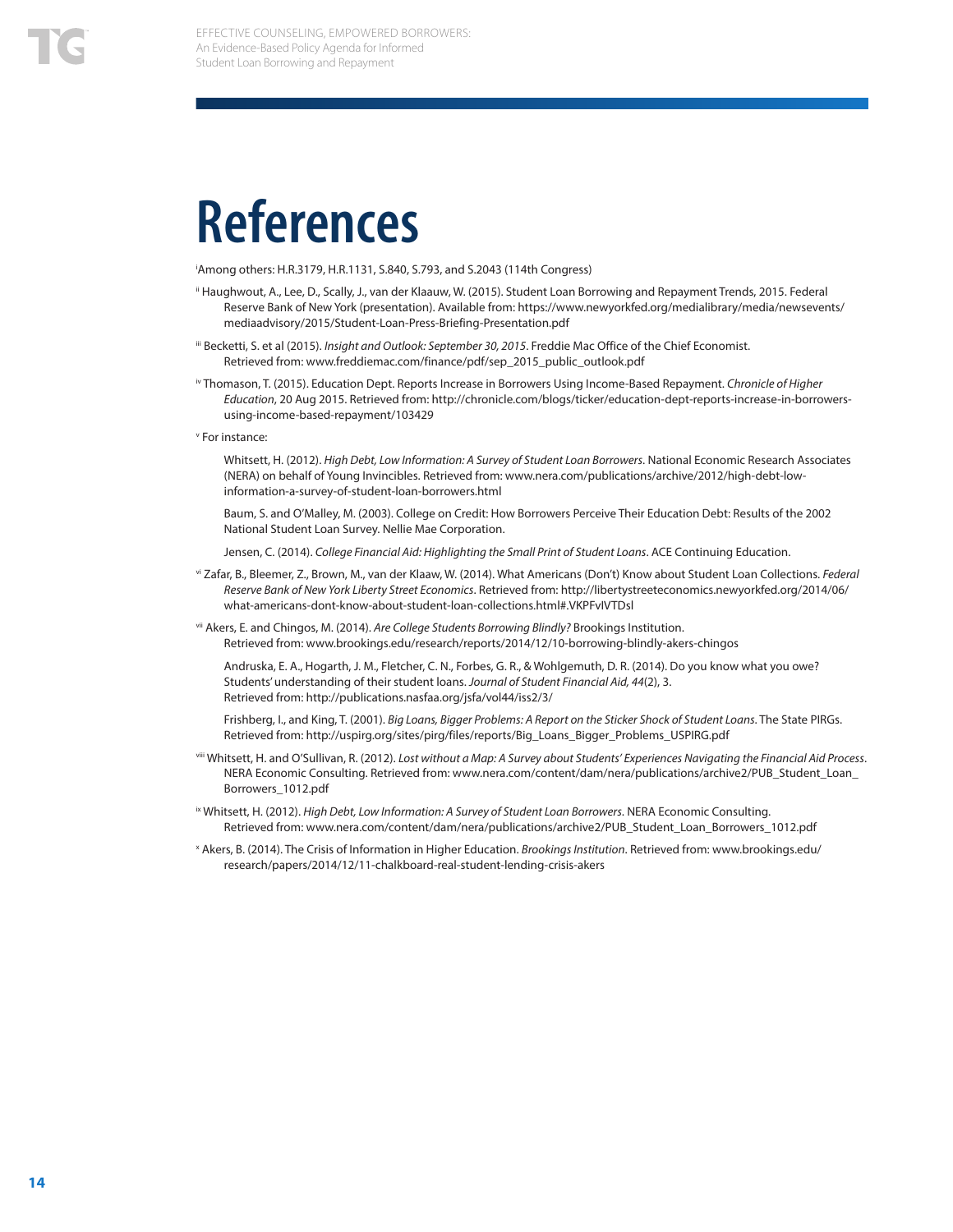### **ADDITIONAL TG PUBLIC POLICY PUBLICATIONS**

*Above and Beyond: What Eight Colleges Are Doing to Improve Student Loan Counseling,* September 2015

- *A Time to Every Purpose: Understanding and Improving the Borrower Experience with Online Student Loan Entrance Counseling,* April 2015
- *Informed or Overwhelmed? A Legislative History of Student Loan Counseling with a Literature Review on the Efficacy of Loan Counseling,* February 2015
- *From Passive to Proactive: Understanding and Improving the Borrower Experience with Online Student Loan Exit Counseling,* February 2015

*State of Student Aid and Higher Education in Texas (SOSA),* January 2015

*Financial Aid at the Crossroads: Managing the Student Debt Crisis in Texas,* December 2013

*Behind the Numbers: Making Sense of Cohort Default Rates,* December 2013

*Balancing Passion and Practicality: The Role of Debt and Major on Students' Financial Outcomes,* August 2012

With Great Challenges Come Great Opportunities: Promising Practices of Texas Community Colleges, June 2011

*Digging Deeper: An Analysis of Student Loan Debt in Texas,* November 2010

How to Graduate High-Risk Students: Lessons from Successful For-Profit Colleges and Schools in Texas, June 2010

*The Toughest Test: The Student Loan Liquidity Crisis of 2007-08 in Texas,* November 2008

*Ready, Willing, and Unable: How Financial Barriers Obstruct Bachelor-degree Attainment in Texas,* December 2006

Comments and requests for additional information regarding this report or any of TG's other public policy publications are welcome. Please direct questions to:

Jeff Webster Director of Research and Analytical Services Phone Number: (800) 252-9743, ext. 4504 Fax Number: (512) 219-4932 Address: P.O. Box 83100, Round Rock, TX 78683-3100 Email: jeff.webster@tgslc.org www.TG.org